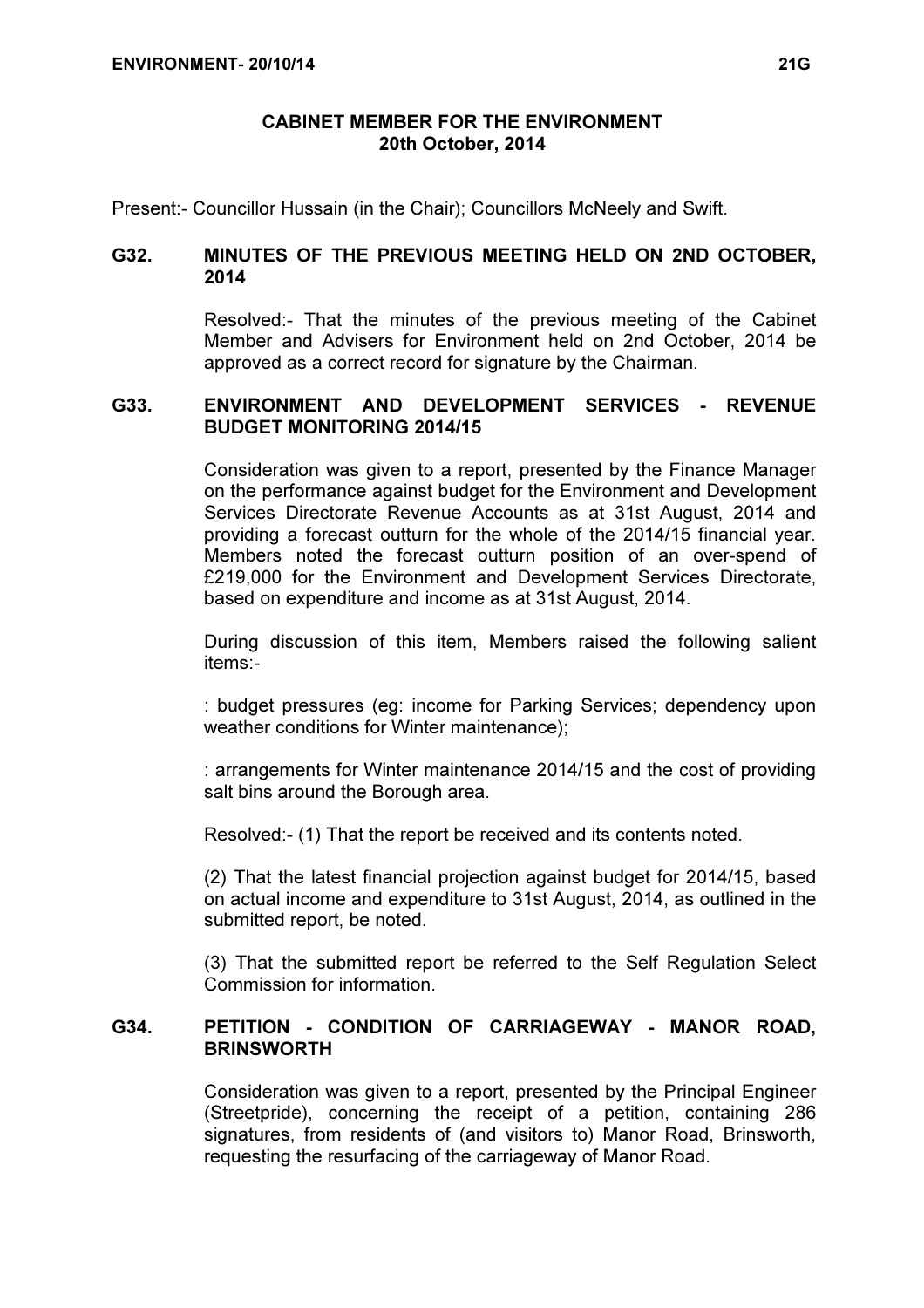The report stated that Manor Road requires resurfacing as it is not suitable for patching or surface treatment works. The 2014/2015 highways works programme has been reviewed and Manor Road has not been included. A desktop exercise has been carried out and has resulted in an estimated cost of over £250,000 for the resurfacing. Due to the value of these works, a maintenance plan is to be developed in time for the April 2015 highways works review meeting, where Manor Road will be considered alongside other maintenance issues.

Resolved:- (1) That the report and the petition be received and their contents noted.

(2) That the lead petitioner be informed that carriageway resurfacing works for Manor Road, Brinsworth will be considered at future proposed highways works programme meetings, along with other highway maintenance sites.

(3) That cyclic safety highway inspections continue and, where necessary, additional inspections be carried out to ensure the road is in a safe condition in accordance with the Code of Practice for Highway Inspection and Assessment.

## G35. PARKING SERVICES - FINANCIAL AND STATISTICAL REPORT FOR THE FINANCIAL YEAR 2013/2014

 Consideration was given to a report, presented by the Parking Services Manager, giving details of statistics and income and expenditure for Parking Services for the financial year 2013/2014. The report highlighted:-

- the Traffic Management Act 2004, which requires parking authorities to report each year on financial and statistical information;

- Parking enforcement and appeals against penalty notices;

- the use of the vehicle-mounted closed circuit television system, in respect of parking enforcement;

- Parking issues affecting schools;

- Disabled Parking (blue badges) and fraud investigation;

- Income, expenditure and statistical information for Parking Services.

Members discussed the following issues:-

: there had been fewer penalty notices issued during 2013/14 than in the previous year;

: the definitions of upper level parking offences (eg: unauthorised parking in a disabled area; illegal parking which causes congestion and/or obstruction of the highway) and lower level offences (eg: overstaying the time limit);